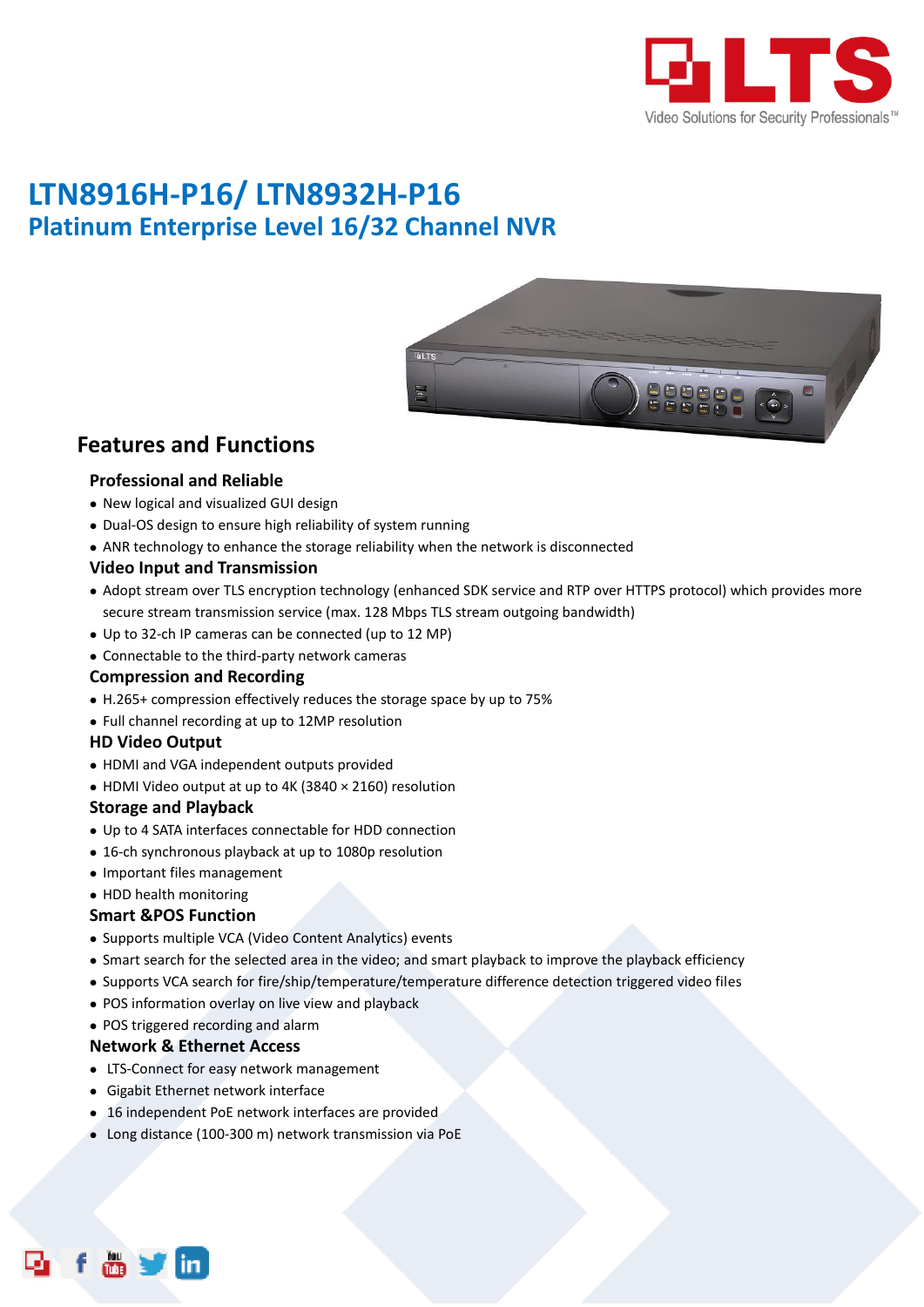

## **Specifications**

| <b>Model</b>                 |                                           | LTN8916H-P16                                                                                                                                                        | LTN8932H-P16 |  |
|------------------------------|-------------------------------------------|---------------------------------------------------------------------------------------------------------------------------------------------------------------------|--------------|--|
| Video/Audio<br>input         |                                           | $16$ -ch                                                                                                                                                            | 32-ch        |  |
|                              | IP video input                            | Up to 12 MP resolution                                                                                                                                              |              |  |
|                              | Two-way audio                             | 1-ch, RCA (2.0 Vp-p, 1 k Ω)                                                                                                                                         |              |  |
| <b>Network</b>               | <b>Incoming bandwidth</b>                 | 160 Mbps                                                                                                                                                            | 256 Mbps     |  |
|                              | <b>Outgoing bandwidth</b>                 | 256 Mbps                                                                                                                                                            |              |  |
|                              | <b>Remote connection</b>                  | 128                                                                                                                                                                 |              |  |
| Video/Audio<br>output        | <b>Recording resolution</b>               | 12 MP/8 MP/6 MP/5 MP/4 MP/3 MP/1080p/UXGA/720p/VGA /4CIF<br>/DCIF/2CIF/CIF/QCIF                                                                                     |              |  |
|                              | <b>CVBS output</b>                        | 1-ch, BNC (1.0 Vp-p, 75 Ω), resolution: PAL: 704 × 576, NTSC: 704 × 480                                                                                             |              |  |
|                              | HDMI1 output<br>resolution                | 4K (3840 × 2160)/60Hz, 4K (3840 × 2160)/30Hz, 2K (2560 × 1440) /60Hz,<br>1920 × 1080p/60Hz, 1600 × 1200/60Hz, 1280 × 1024/60Hz, 1280 ×<br>720/60Hz, 1024 × 768/60Hz |              |  |
|                              | <b>VGA output</b><br>resolution           | 2K (2560 $\times$ 1440) /60Hz, 1920 $\times$ 1080/60Hz, 1280 $\times$ 1024/60Hz, 1280 $\times$<br>720/60Hz, 1024 × 768/60Hz, HDMI1/VGA Simultaneous Output          |              |  |
|                              | <b>HDMI2 output</b><br>resolution         | $1920 \times 1080/60$ Hz, $1280 \times 1024/60$ Hz, $1280 \times 720/60$ Hz, $1024 \times$<br>768/60Hz                                                              |              |  |
|                              | Audio output                              | 1-ch, RCA (Linear, $1 K\Omega$ )                                                                                                                                    |              |  |
| <b>Decoding</b>              | <b>Decoding format</b>                    | H.265/H.265+/H.264/H.264+/MPEG4                                                                                                                                     |              |  |
|                              | Live view / Playback resolution           | 12 MP/8 MP/6 MP/5 MP/4 MP/3 MP/1080p/UXGA/720p/VGA/4CIF<br>/DCIF/2CIF/CIF/QCIF                                                                                      |              |  |
|                              | Synchronous playback                      | $16$ -ch                                                                                                                                                            |              |  |
|                              | Capability                                | 2-ch @ 12 MP (20fps) / 4-ch @ 8 MP (25fps) / 8-ch @ 4MP (30fps) / 16-ch<br>@ 1080p (30fps)                                                                          |              |  |
| <b>Network</b><br>management | <b>Network protocols</b>                  | TCP/IP, DHCP, LTS-Connect, DNS, DDNS, NTP, SADP, SMTP, NFS, iSCSI,<br>UPnP <sup>™</sup> , HTTPS                                                                     |              |  |
|                              | <b>SATA</b>                               | 4 SATA interfaces for 4HDDs                                                                                                                                         |              |  |
| <b>Hard disk</b>             | Capacity                                  | Up to 8 TB capacity for each HDD                                                                                                                                    |              |  |
|                              | eSATA                                     | 1 eSATA interface                                                                                                                                                   |              |  |
| <b>External</b><br>interface | <b>Network interface</b>                  | 1 RJ-45 10/100/1000 Mbps self-adaptive Ethernet interface                                                                                                           |              |  |
|                              | Serial interface                          | 1 RS-485 (half-duplex), 1 RS-232                                                                                                                                    |              |  |
|                              | <b>USB</b> interface                      | Front panel: 2 × USB 2.0; Rear panel: 1 × USB 3.0                                                                                                                   |              |  |
|                              | Alarm in/out                              | 16/4 (16/8 optional)                                                                                                                                                |              |  |
| <b>POE</b><br>Interface      | Interface                                 | 16 RJ-45 10/100 Mbps self-adaptive Ethernet interfaces                                                                                                              |              |  |
|                              | Power                                     | $≤200W$                                                                                                                                                             |              |  |
|                              | <b>Supported standard</b>                 | IEEE 802.3 af/at                                                                                                                                                    |              |  |
|                              | <b>Power supply</b>                       | 100 to 240 VAC                                                                                                                                                      |              |  |
|                              | <b>Total Power</b>                        | ≤ 360 W                                                                                                                                                             |              |  |
| General                      | <b>Consumption (without hard</b><br>disk) | $\leq$ 20 W (without enabling PoE)                                                                                                                                  |              |  |
|                              | <b>Working temperature</b>                | -10 °C to 55 °C (14 °F to 131 °F)                                                                                                                                   |              |  |
|                              | <b>Working humidity</b>                   | 10 to 90 %                                                                                                                                                          |              |  |
|                              | Dimensions ( $W \times D \times H$ )      | $445 \times 400 \times 71$ mm ( $17.5$ " $\times$ 15.7" $\times$ 2.8")                                                                                              |              |  |
|                              | Weight (without hard disk)                | $\leq$ 5 kg (11 lb)                                                                                                                                                 |              |  |
| Tubel                        | in.                                       |                                                                                                                                                                     |              |  |